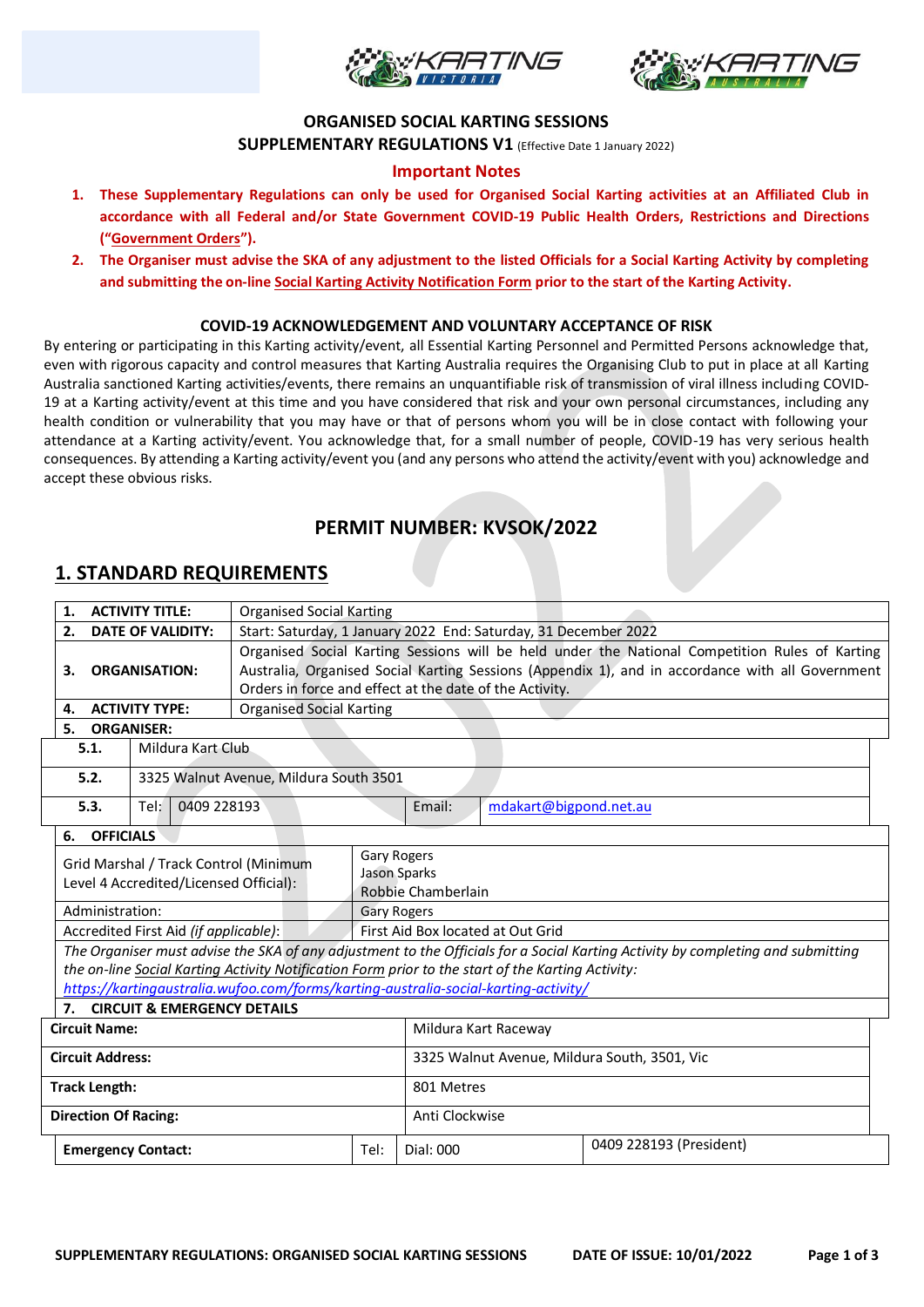



## **2. ADMINISTRATION**

| $\mathbf{1}$ |      | The Club must maintain a register of all permitted persons who enter the Circuit for the activity.                           |  |  |  |
|--------------|------|------------------------------------------------------------------------------------------------------------------------------|--|--|--|
|              |      | The Age Divisions offered must be in accordance with the Karting Australia Appendix 1 - Organised Social Karting             |  |  |  |
|              |      | Activity.                                                                                                                    |  |  |  |
| 2.           |      | Cadet 9, Cadet 12 and 4SS Cadet Drivers are permitted on a Track at the same time.                                           |  |  |  |
|              |      | Junior Drivers are not permitted on the Track with any other age division.<br>$\bullet$                                      |  |  |  |
|              |      | Senior Drivers are not permitted on the Track with any other age division.                                                   |  |  |  |
| 3.           |      | <b>BOOKING</b>                                                                                                               |  |  |  |
|              | 3.1. | The number of positions in the Activity may be limited by Government Orders. If so, a Driver will be required to reserve     |  |  |  |
|              |      | their position in the Karting Activity before it starts. Bookings will be accepted strictly on a 'first come first served'   |  |  |  |
|              |      | basis.                                                                                                                       |  |  |  |
|              | 3.2. | Bookings for this Activity are recommended to be confirmed in advance and can be made online at:                             |  |  |  |
|              |      | www.trybooking.com (Alter if using a different method for booking)                                                           |  |  |  |
| 4.           |      | <b>BOOKING FEE:</b> Click here to enter text.                                                                                |  |  |  |
|              | 4.1. | The Booking Fee for each driver at this activity includes GST. (Delete Section 2.6.1 if the activity is Free)                |  |  |  |
|              | 4.2. | Payment of the Booking Fee can be made by using Credit Card. (Delete Section 2.6.2 if the activity is Free)                  |  |  |  |
| 5.           |      | <b>ADMINISTRATION LOCATION</b>                                                                                               |  |  |  |
|              | 5.1. | Enter Location of Administration/ Registration here.                                                                         |  |  |  |
| 6.           |      | <b>ADMINISTRATION CHECKING &amp; SCRUTINEERING</b>                                                                           |  |  |  |
|              | 6.1. | Prior to entering the Track, all Drivers are to:                                                                             |  |  |  |
|              |      | Ensure that the kart complies with the relevant Class Rules.<br>$\bullet$                                                    |  |  |  |
|              |      | Certify that the kart has been checked for safety compliance and that it is safe for use.<br>$\bullet$                       |  |  |  |
|              |      | Confirm their acceptance of the "Exclusion of Liability, Indemnity, Release and Voluntary Assumption of Risk by<br>$\bullet$ |  |  |  |
|              |      | entering the Circuit" and participating in the recreational activities conducted at the venue.                               |  |  |  |
|              |      | Certify that they have a current KA Licence relevant for the class of kart that they intend to drive.                        |  |  |  |
|              |      | The above details are to be either completed:                                                                                |  |  |  |
|              |      | Before arrival by clicking this link (https://kartingaustralia.wufoo.com/forms/organised-social-karting-activity-            |  |  |  |
|              |      | $form$ ) or                                                                                                                  |  |  |  |
|              |      | On arrival and before entering the Track by scanning the "Social Karting Form" QR Code Poster located adjacent               |  |  |  |
|              |      | to the Administration point.                                                                                                 |  |  |  |

## **3. SPECIFIC COVID-19 RESTRICTION AND MITIGATION REQUIREMENTS**

**COVIDSafe ACTION PLAN (When required at law)** The Club has completed a COVIDSafe Action Plan and submitted it to the relevant State Government Department. All actions identified as being required to be done to create a COVIDSafe Event and Club facility must be carried out prior to and during the Event.<br>1. PERN **1. PERMITTED AND NON-PERMITTED PERSONS**

| 1.1. | No person who has symptoms consistent with COVID-19 (this includes any fever, respiratory<br>symptoms, shortness of breath, sore throat, cough, lack of smell or fatigue) is permitted to attend<br>the Circuit or participate in the Event. |
|------|----------------------------------------------------------------------------------------------------------------------------------------------------------------------------------------------------------------------------------------------|
| 1.2. | Any person who starts to feel unwell or to exhibit symptoms of COVID-19 during the Event must<br>immediately avoid contact with all persons at the Circuit and MUST IMMEDIATELY LEAVE the<br>Circuit.                                        |
|      |                                                                                                                                                                                                                                              |
|      | Note - The number chosen in 2.1 must not exceed the maximum number of people permitted to gather under State                                                                                                                                 |
| 2.   | Public Health Authority Orders/Directions/Regulations.                                                                                                                                                                                       |
|      | SOCIAL DISTANCING AND DENSITY REQUIRMENTS                                                                                                                                                                                                    |
| 2.1. | Essential Karting Personnel and Permitted Persons are not permitted to gather in groups greater than Choose a                                                                                                                                |
|      | number while in attendance at the Event. (Delete if no limit on Group size by the State Government required)                                                                                                                                 |
| 2.2. | Government prescribed Social Distancing measures must always be observed.                                                                                                                                                                    |
| 2.3. | The use by Permitted Persons of any indoor facilities is strictly limited by the Density Quotient of the room as included                                                                                                                    |
|      | in the Club's COVIDSafe Action Plan.                                                                                                                                                                                                         |